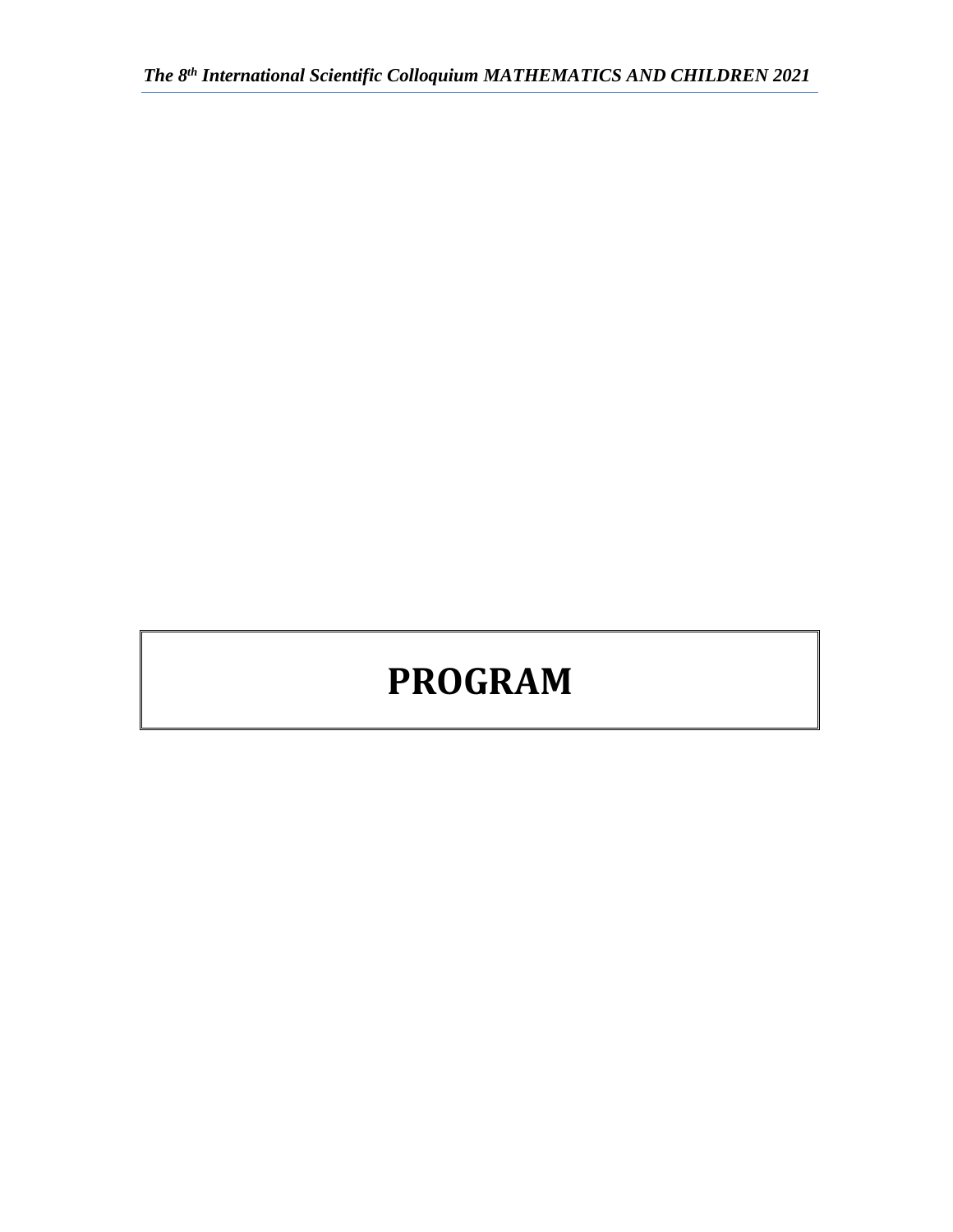# **FRIDAY, May 28**

9.00 - 9.30 **OPENING**

# **Morning Session**

| 9.30-10.15      | <b>Plenary lecture</b>                                                                                                                                                                  |
|-----------------|-----------------------------------------------------------------------------------------------------------------------------------------------------------------------------------------|
|                 | Vida Manfreda Kolar<br>An analysis of students' misconceptions as a method of improving the teaching<br>and learning of mathematics through better comprehension: The case of fractions |
| 10.15-10.35     | Tatjana Hodnik, Janez Krek<br>Beyond dichotomies in mathematics teaching                                                                                                                |
| 10.35-10.55     | Attila Bölcskei<br>Spatial geometry in University entrance examinations in Hungary 1980-85 vs.<br>2015-2020                                                                             |
| $10.55 - 11.15$ | Jelena Pleština, Željka Milin Šipuš<br>The transition of the concept of a polynomial through undergraduate<br>mathematics courses                                                       |
| 11.15-11.45     | <b>Break</b>                                                                                                                                                                            |

| 11.45-12.05 | Maja Cindrić, Lucija Karega<br>Fluency of mental computation of a prospective teachers                                                                    |
|-------------|-----------------------------------------------------------------------------------------------------------------------------------------------------------|
| 12.05-12.25 | Dubravka Glasnović Gracin, Ana Kuzle<br>Designated geometry curriculum in Croatian primary education:<br>A critical view                                  |
| 12.25-12.45 | Željka Milin Šipuš, Matija Bašić, Eva Špalj, Renata Vlahović Kruc<br>Is it mathematics?<br>Available modelling skills of prospective mathematics teachers |
| 12.45-13.05 | Željka Zorić<br>What do mathematics teachers believe about professional development,<br>educational research, and teaching?                               |
| 13.05-13.25 | Kerstin Bräuning, Lena Hertel<br>Potential of children math lesson for investigating peer interactions                                                    |
| 13.25-14.30 | <b>Break</b>                                                                                                                                              |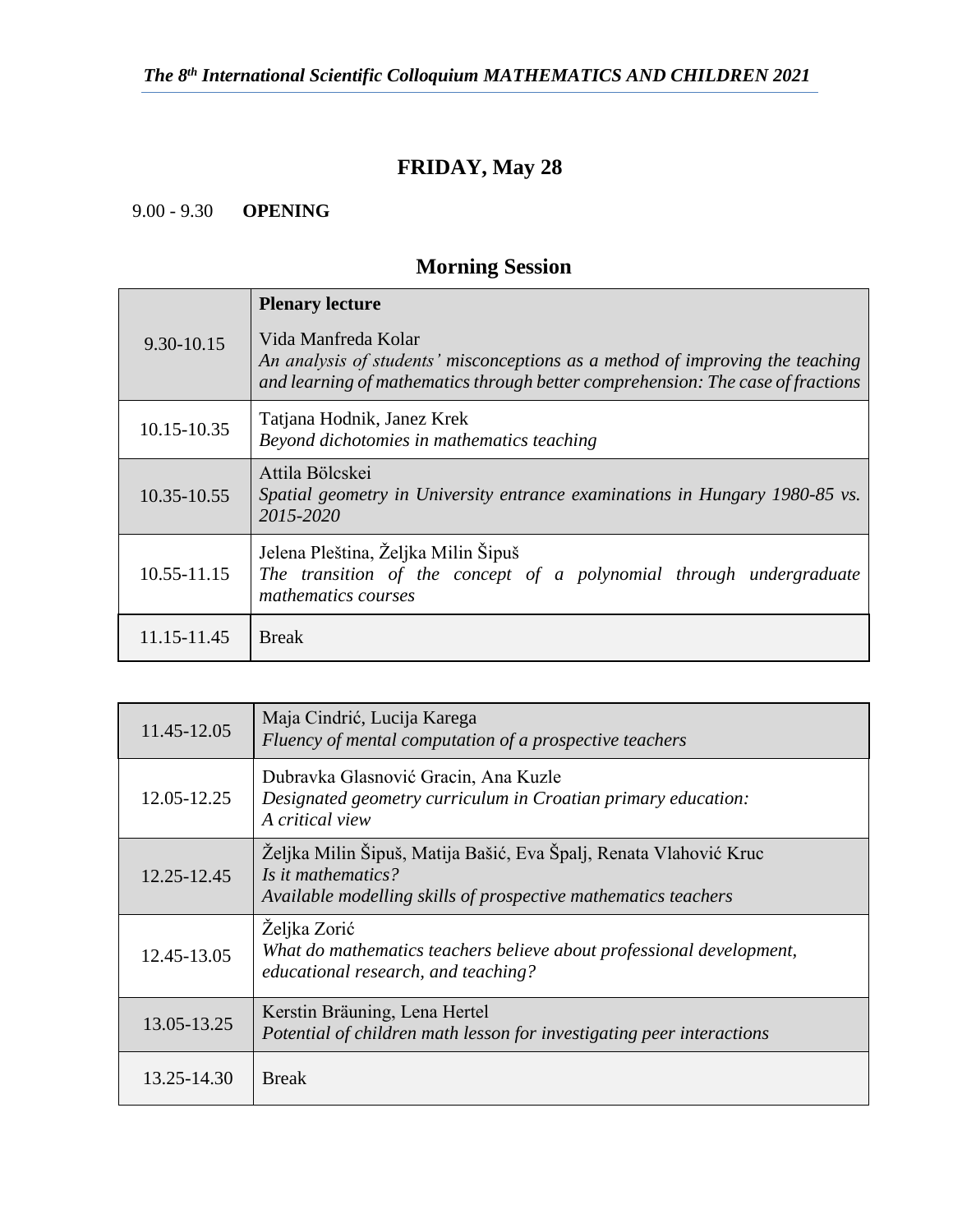| 14.30-14.50 | Goran Trupčević, Anđa Valent<br>"Multiplication table, at last!" - Teaching of multiplication in Croatia            |
|-------------|---------------------------------------------------------------------------------------------------------------------|
| 14.50-15.10 | Jasmina Milinković<br>"Concurrent" method of teaching multiplication and division                                   |
| 15.10-15.30 | Azra Staščik, Anita Čorak<br>Open vs. closed tasks in mathematics                                                   |
| 15.30-15.50 | Marija Gelešić, Ana Katalenić<br>Number representation in textbooks for primary mathematics education in<br>Croatia |
| 15.50-16.10 | <b>Edith Debrenti</b><br>Visualization in the teaching and learning of mathematics                                  |
| 16.10-16.40 | <b>Break</b>                                                                                                        |

#### **Afternoon Session**

| 16.40-17.00 | Vanja Čotić Poturić, Ivan Dražić<br>Does online learning make a difference in students' grades?                                           |
|-------------|-------------------------------------------------------------------------------------------------------------------------------------------|
| 17.00-17.20 | Josipa Matotek<br>Attitudes towards online learning among students of Faculty of Civil<br>Engineering and Architecture Osijek             |
| 17.20-17.40 | Slavica Brkić, Ljiljanka Kvesić, Marina Zubac<br>The role of mathematics in the successful acquisition of teaching material in<br>physics |
| 17.40-18.00 | Saša Duka<br>Transformation of population density data in the Republic of Croatia                                                         |